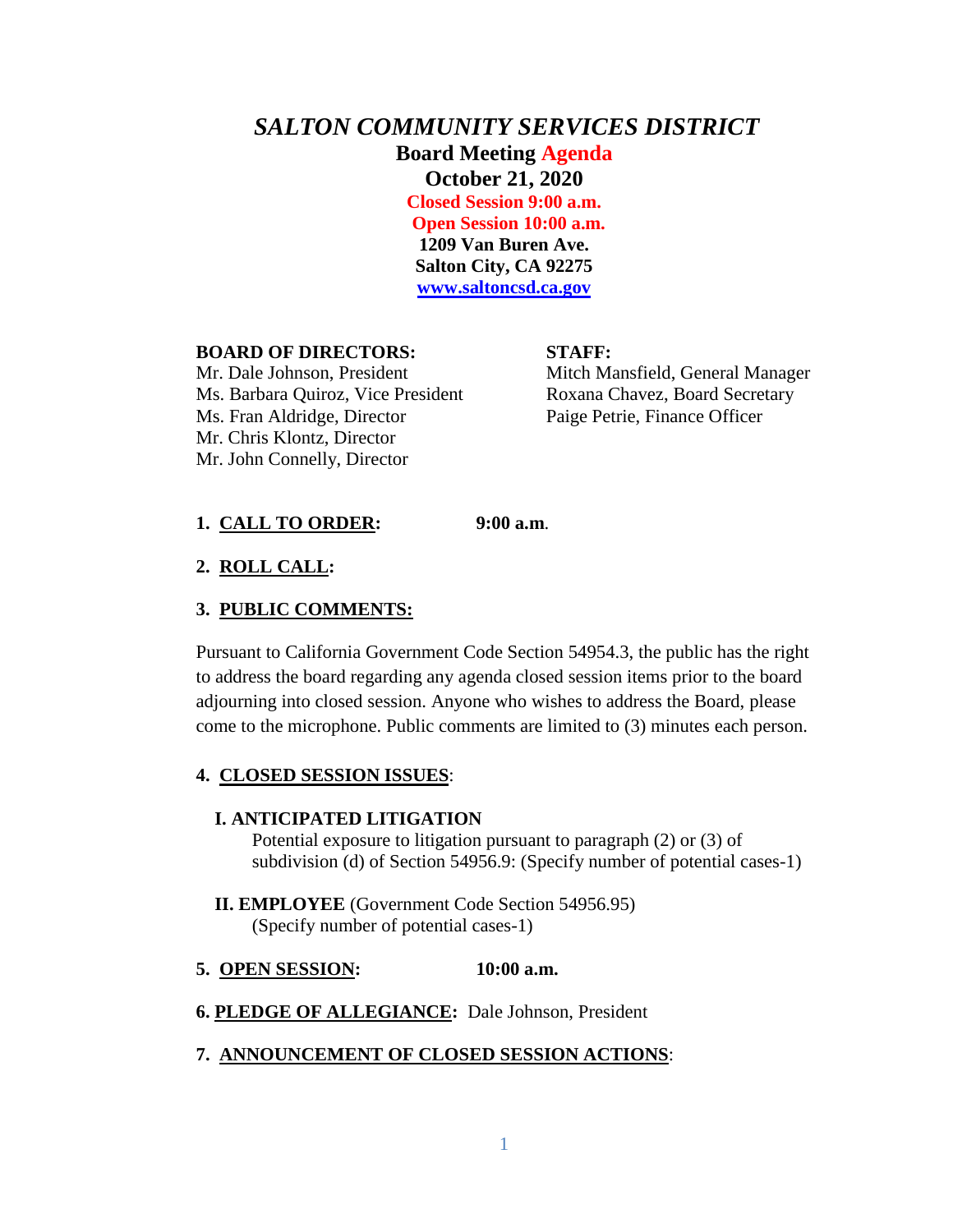# **8. PRESENTATIONS/ PUBLIC APPEARANCES**:

## **9. PUBLIC COMMENTS:**

Pursuant to California Government Code Section 54954.3 members of the public may address the Board at this time on any items of public interest that are within the Board's subject matter jurisdiction. The Ralph M. Brown Act, however, prohibits the Board from taking action on any matter not appearing on the agenda. Personal attacks on individuals, slanderous comments or comments, which may invade an individual's personal privacy, are prohibited. Those who wish to address the Board should come to the microphone. Members of the public will be given three (3) minutes to address the board on any items of public interest. Public comments will be limited to a maximum of (30) thirty minutes per meeting.

# **10. CONSENT CALENDAR ITEMS**:

Consent calendar items are expected to be routine and non-controversial, to be acted upon by the board of directors at one time without discussion. If any board member requests that an item be removed from the consent calendar, it will be removed so that it may be acted upon separately.

- **I.** Approval of the Minutes for the Regular Meeting August 19, 2020.
- **II.** Approval of Craig R. Weber, Attorney at Law. Demand in the amount of (\$1777.50) for August, 2020.
- **III.** Current Demands for the month of August, 2020.
- **IV.** Current Demands for the month of September 2020

**11. REPORTS:** All reports are posted on the bulletin board and are available for review.

- **I.** General Manager's report provided in the Directors' packet.
- **II.** Finance Officer's report provided in the Directors' packet.
- **III.** Fire Department's report provided in the Directors' packet.
- **IV.** Field Foreman's report provided in the Directors' packet.

### **12. MEMBERS OF THE BOARD REPORTS: AD HOC COMMITTEES**

- **I.** Parks and Recreation. (Dale Johnson)
- **II.** Fire Department (Barbara Quiroz and Fran Aldridge)
- **III.** Channel Maintenance (Barbara Quiroz)